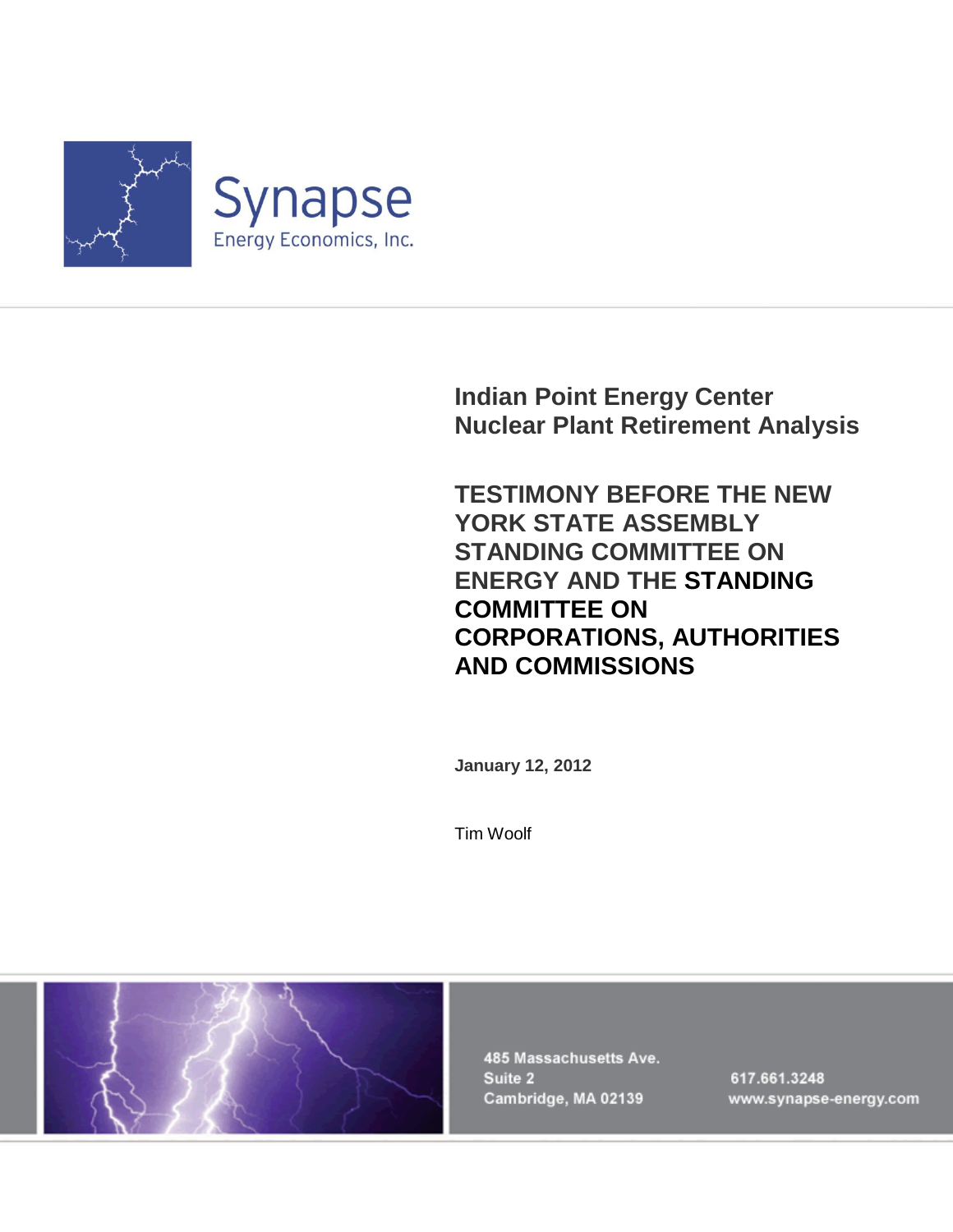# **Table of Contents**

| 2. EXISTING AND PROPOSED RESOURCES PROVIDE A CAPACITY SURPLUS 4 |                |  |  |  |
|-----------------------------------------------------------------|----------------|--|--|--|
| <b>New York State</b>                                           | $\overline{4}$ |  |  |  |
| New York City and Long Island                                   | $\overline{4}$ |  |  |  |
| 3. THERE IS A LARGE POTENTIAL FOR NEW RESOURCES IN THE REGION 5 |                |  |  |  |
| <b>Energy Efficiency and Demand Response</b>                    | 5              |  |  |  |
| Renewable Resources                                             | 6              |  |  |  |
| <b>Additional Generation Opportunities</b>                      | 7              |  |  |  |
| <b>Transmission Opportunities</b>                               | 8              |  |  |  |
|                                                                 |                |  |  |  |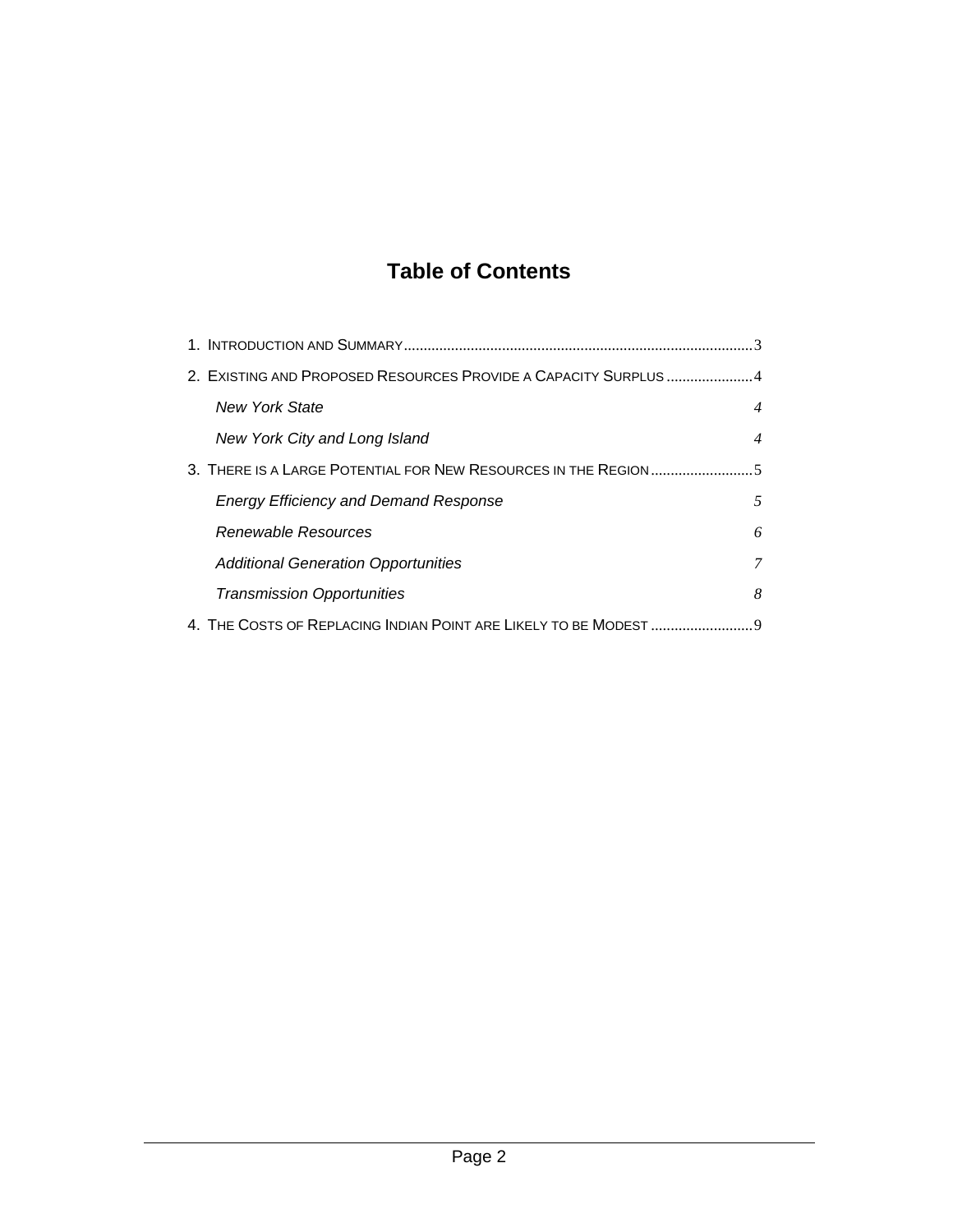## <span id="page-2-0"></span>**1. Introduction and Summary**

My name is Tim Woolf and I am a Vice President of Synapse Energy Economics, Inc. (Synapse), a research and consulting firm specializing in energy, economic and environmental topics.<sup>1</sup> I have 30 years of experience researching energy issues for consumer advocates, environmental advocates, regulatory commissions, state energy offices, the US Department of Energy and the US Environmental Protection Agency. From 2007 to 2011 I served as a commissioner at the Massachusetts Department of Public Utilities, where I oversaw a dramatic expansion of energy efficiency and renewable resource development in that state.

I would like to thank the New York State Assembly Standing Committee on Energy and the Standing Committee on Corporations, Authorities and Commissioners and Chairmen Kevin Cahill and Jim Brennan for the opportunity to testify today, and for convening this hearing on the important issue of energy alternatives to Indian Point.

This testimony summarizes a report that was prepared by Synapse at the request of the Natural Resources Defense Council, Inc. and Riverkeeper, Inc. The report is titled *Indian Point Energy Center Nuclear Plant Retirement Analysis* and was released on October 17, 2011. I am providing full copies of the Synapse report into the record. This report provides an assessment of the alternative energy resources that are available to replace Indian Point Energy Center Units 2 and 3 if they are permanently retired in 2013 and 2015.

The Synapse report is based upon existing literature regarding electricity resource development in New York. We rely extensively upon the New York Independent System Operator (NYISO) Gold Book, which contains forecasts of peak demand as well as a comprehensive queue of electricity resources that are currently being proposed by power plant developers. We also rely upon independent assessments of energy efficiency and renewable resource opportunities in New York.

In sum, we find that there are likely to be ample existing and new resources available to replace Indian Point if it were to close down permanently in 2013 and 2015; and that neither New York City's nor New York State's electricity reliability would be jeopardized. A replacement scenario focusing on cost-effective demand-side resources, local renewable resources, repowering of existing older inefficient power plants and new efficient generation as necessary would maintain reliability at a low cost to electricity customers.

<sup>1</sup> Additional information about Synapse Energy Economics and my experience is available at [www.synapse](http://www.synapse-energy.com/)[energy.com.](http://www.synapse-energy.com/)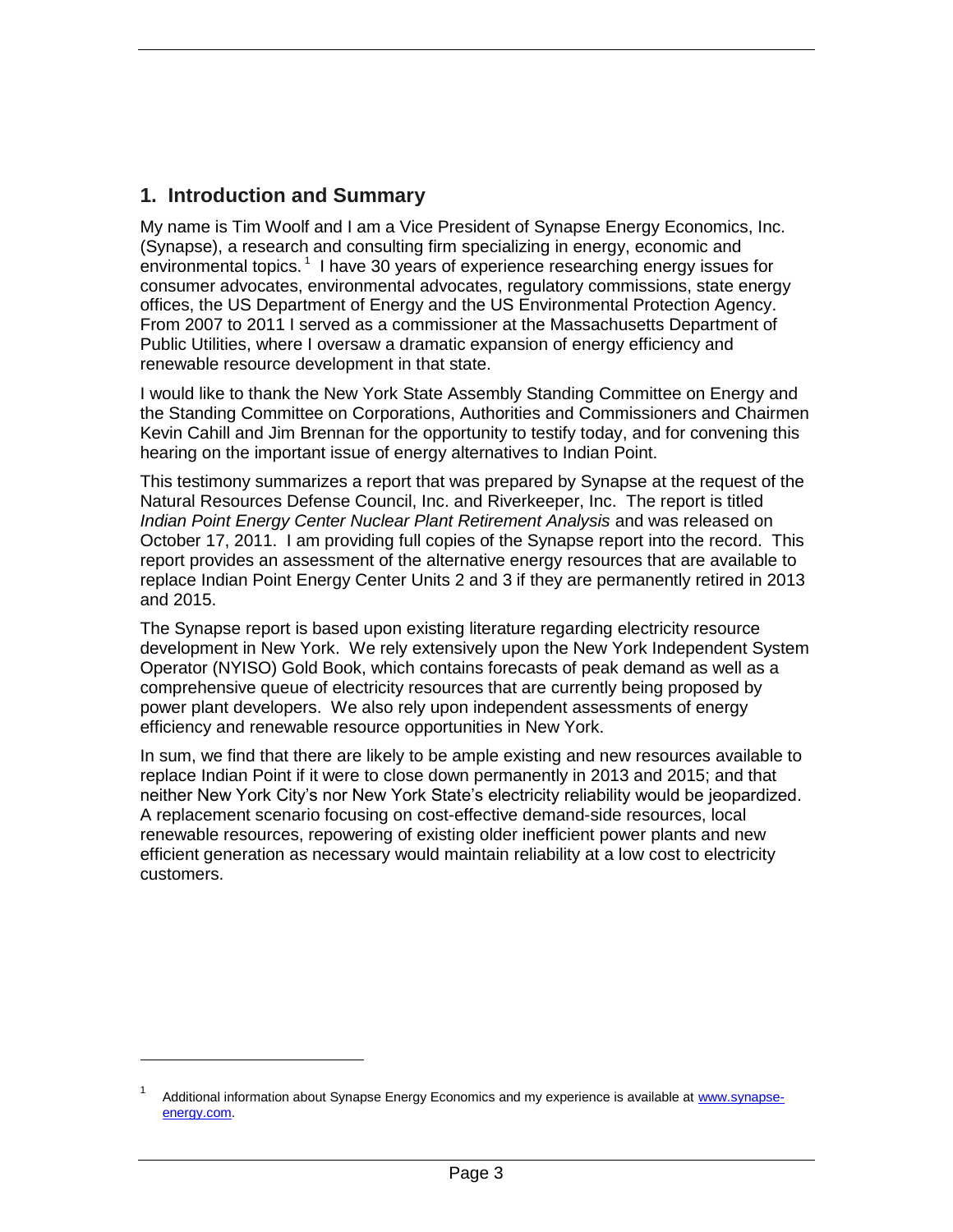# <span id="page-3-0"></span>**2. Existing and Proposed Resources Provide a Capacity Surplus**

#### <span id="page-3-1"></span>*New York State*

Figure 1 presents a summary of the amount of generating capacity in New York State from 2011 through 2021 under two scenarios – one with Indian Point remaining on-line and one with Indian Point retiring in 2013 and 2015.

As indicated, there is currently a surplus of capacity in New York State of over 4,000 MW. This surplus is expected to remain through 2021 and beyond.

If the Indian Point units retire in 2013 and 2015, there will continue to be surplus capacity in the state through 2020.

In both of the scenarios in Figure 1 we have only included existing capacity, as it is compared to current forecasts of electricity demand. There will certainly be new capacity added to the electric system during this time period, increasing the amount of surplus capacity indicated in Figure 1.

This surplus of capacity provides the state several years to develop new resources to maintain reliability, if Indian Point is retired.



**Figure 1. New Your State Capacity Surplus**

## <span id="page-3-2"></span>*New York City and Long Island*

In addition to statewide reliability requirements, the electric utilities and other loadserving entities in New York City and Long Island are subject to locational requirements, due to the constraints on transmission serving those regions. For 2011/2012 New York City and Long Island are required to maintain local generation capacity equal to 81 percent and 101.5 percent of their peak demands, respectively. As with the state as a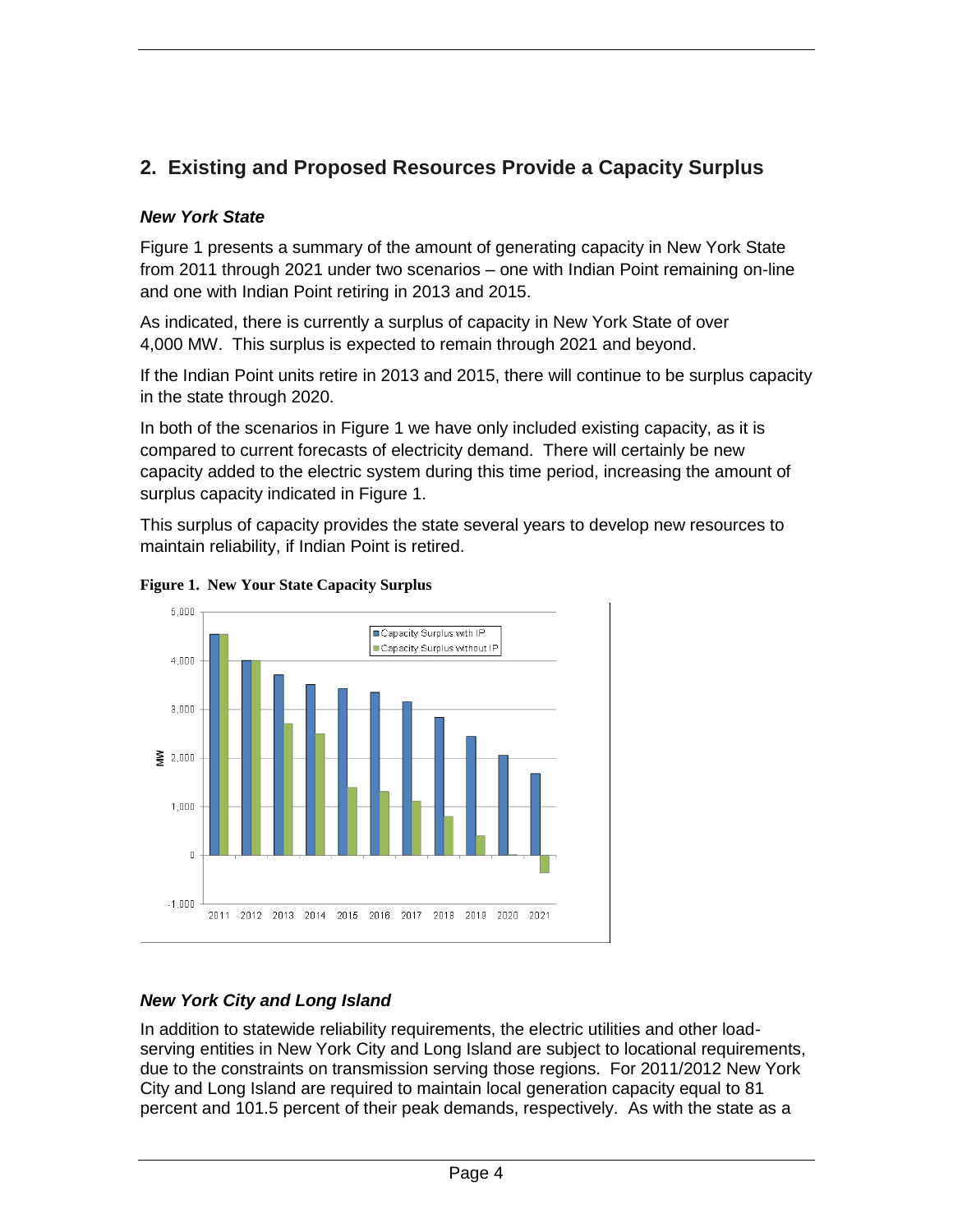whole, these two regions are expected to remain well above these reliability requirements through 2020 or 2021.

Figure 2 presents capacity that could potentially be available through 2021 in Zone J (which is the NYISO zone that is roughly equivalent to New York City), to which the 81 percent locational requirement is applied. Also presented is the amount of capacity that will be required in Zone J in order to meet the 81 percent locational requirement. As indicated, the amount of capacity that could potentially be available is well above the locational requirement, with the potential for 2,000 to 3,000 MW of capacity in excess of the requirement throughout most of the period.



**Figure 2. Generation Capacity in New York City Relative to the Locational Requirement**

<span id="page-4-0"></span>It is important to note that Indian Point is not located within either the New York City or the Long Island reliability regions. Therefore, the retirement of Indian Point will not affect the ability of New York City or Long Island to meet these local reliability requirements.

# **3. There is a Large Potential for New Resources in the Region**

## <span id="page-4-1"></span>*Energy Efficiency and Demand Response*

We estimate that over the next decade there is enough energy efficiency in the state to reduce peak demand by over 2,000 MW – above and beyond the efficiency savings currently assumed by NYISO in their load forecasts. As indicated in Figure 3, many of these resources are located in the regions near Indian Point, due to the high customer loads in those regions.

This estimate is based on the assumption that existing efficiency activities in New York would be increased enough to reduce peak demand by roughly 1.5 percent per year from 2015 through 2021. This level of efficiency savings is well within what could be considered reasonably achievable; additional efficiency savings could be obtained with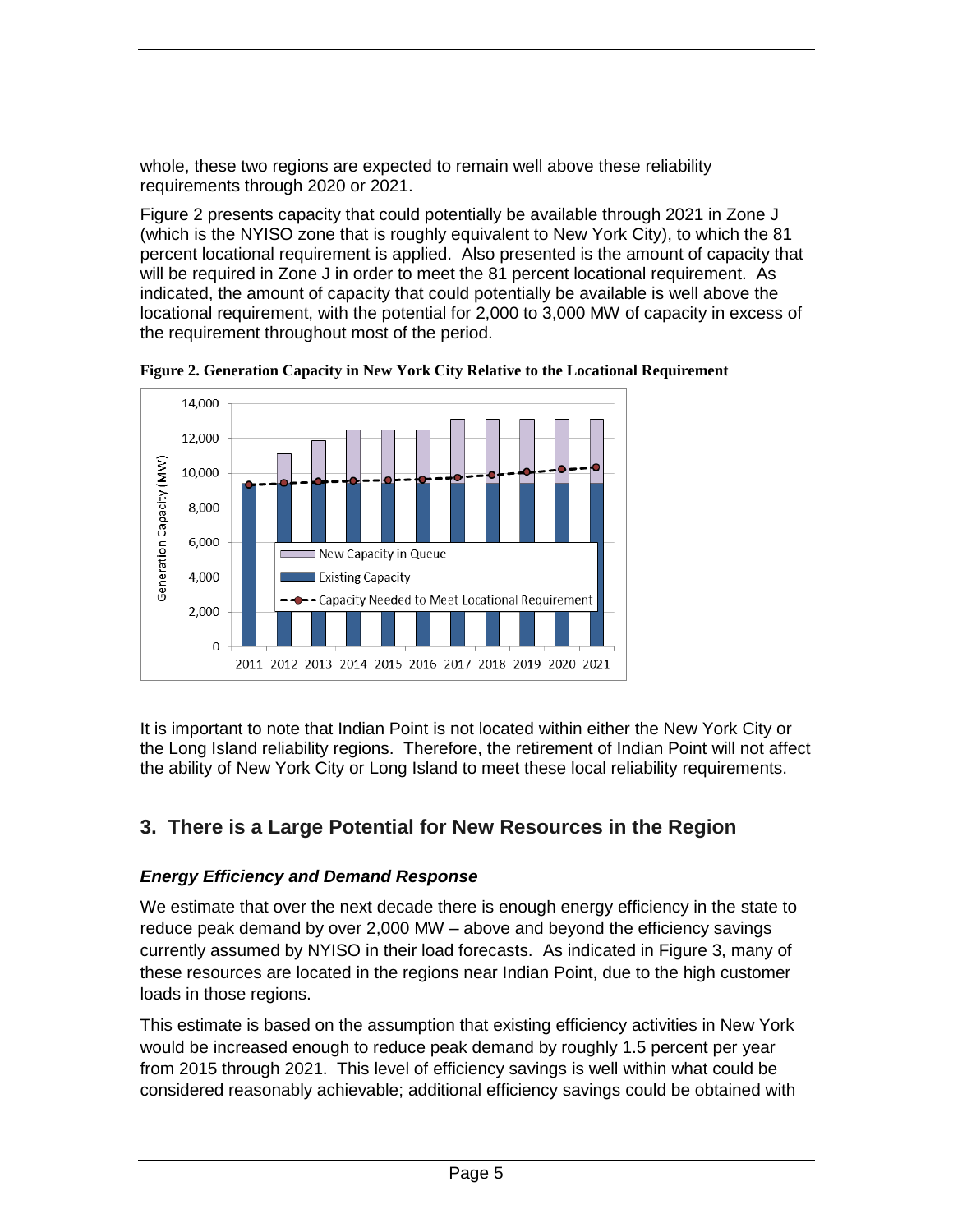increased efforts. Energy efficiency savings are, of course, free of carbon pollution and other air and water pollution impacts.



**Figure 3. Cumulative Additional Efficiency Savings (MW); By Location**

<span id="page-5-0"></span>The expansion of demand response (DR) resources in the downstate region could also assist in replacing Indian Point. DR programs provide customers with financial incentives to reduce their load at times of high electrical demand, e.g., by controlling lighting, air conditioning or water heating end-uses.

There are now over 2,000 MW of DR enrolled with the NYISO Special Case Resource program, which were largely responsible for averting a new all-time record for peak load in July 2011. As market rules expand in accordance with FERC mandates designed to ensure fair compensation of DR, there will be an increasingly valuable role for these resources to play in meeting the energy and reliability needs of the state – particularly in New York City and the other regions around Indian Point.

#### *Renewable Resources*

There are currently roughly 5,500 MW of renewable resources in the NYISO interconnection queue, the majority of which (5,365 MW) are wind projects. Only a portion of the wind capacity is considered to be available for purposes of the NYISO reliability planning. Therefore, the 5,365 MW of wind capacity is roughly equivalent to 1,154 MW of capacity that can be used to meet the state's summer peak reliability requirements. Even if only one-half of this capacity is eventually developed, it would provide roughly 244 MW of renewable resources in the regions near Indian Point, and 333 MW of renewable resources in the rest of the state, as indicated in Figure 4.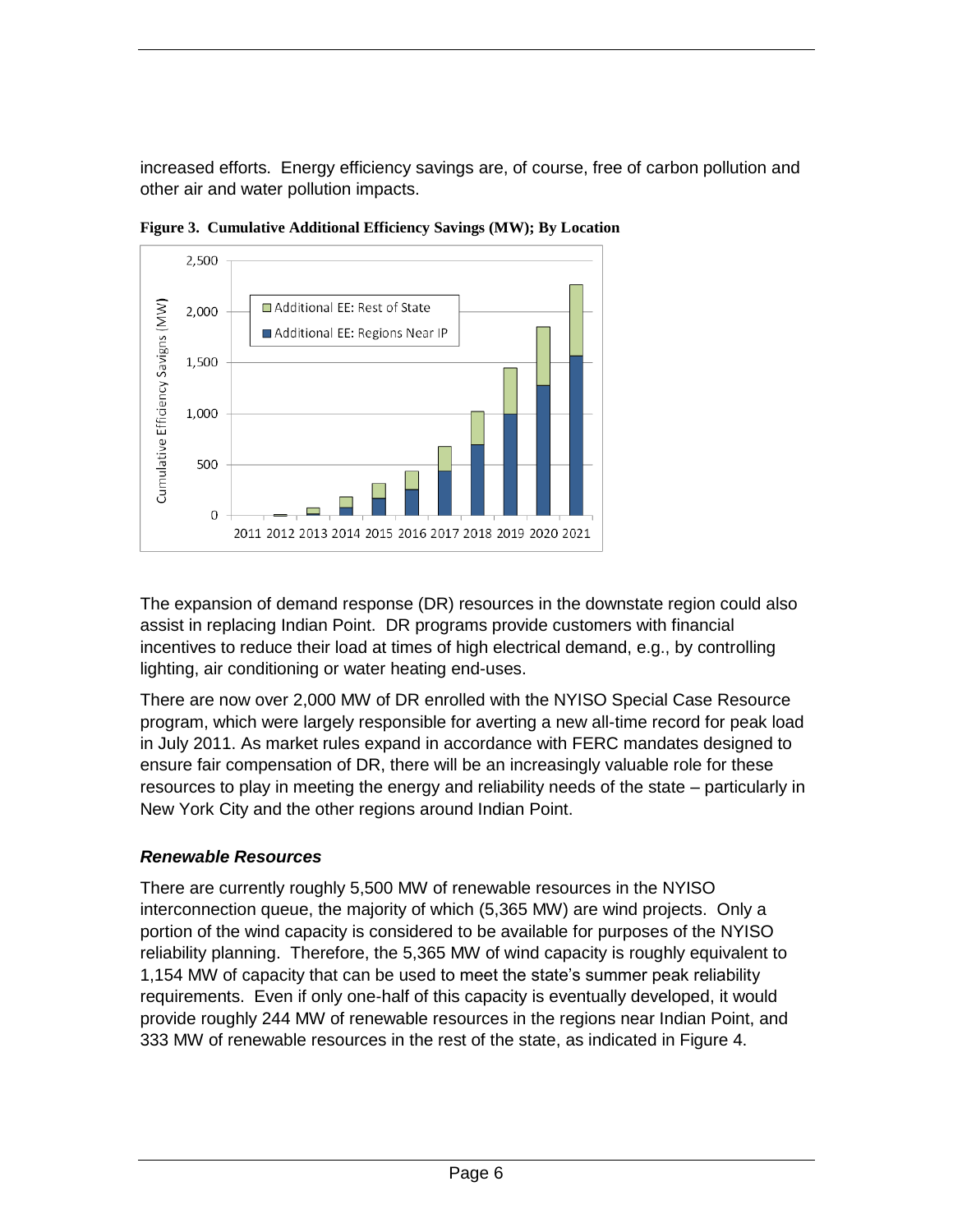

**Figure 4. Potential Renewable Capacity in the NYISO Queue**

<span id="page-6-0"></span>In addition to the renewable resources in the NYISO interconnection queue, there is a large potential for solar photovoltaics and additional offshore wind, both of which are highly concentrated in the regions near Indian Point and near the highest electricity loads in New York. Pending legislation in the New York State legislature, if enacted, would establish a program to develop approximately 5,000 MW of solar power capacity in New York State by the year 2025, which could mean as much as 2,500 MW of solar power in the regions near Indian Point. The Long Island–New York City Offshore Wind Collaborative sees the potential for an offshore wind project of up to 350 MW, potentially growing to 700 MW. At least one large offshore wind farm has already been proposed for the Federal waters off NYC. Deepwater Wind has proposed the 1,000 MW Hudson Canyon Wind Farm that would supply power directly into the Gowanus Substation in Brooklyn where it holds a 1,000 MW queue position. The wind farm would be paired with a HVDC transmission network called SMRT Line that would also interconnect into central New Jersey and possibly Long Island. The SMRT Line is currently being evaluated under the NYISO's economic planning process (the CARIS process).

#### *Additional Generation Opportunities*

Combined heat and power (CHP) facilities are a highly-efficient, clean, distributed generation resource that could play a key role in replacing Indian Point. These projects can range from as small as 100 kW to as large as 10-20 MW, and are sized according to a building's electrical and heating/cooling needs (or in the case of district energy, the needs of a cluster of buildings). To date, the New York State Energy Research and Development Authority (NYSERDA) incentives have supported a number of high-profile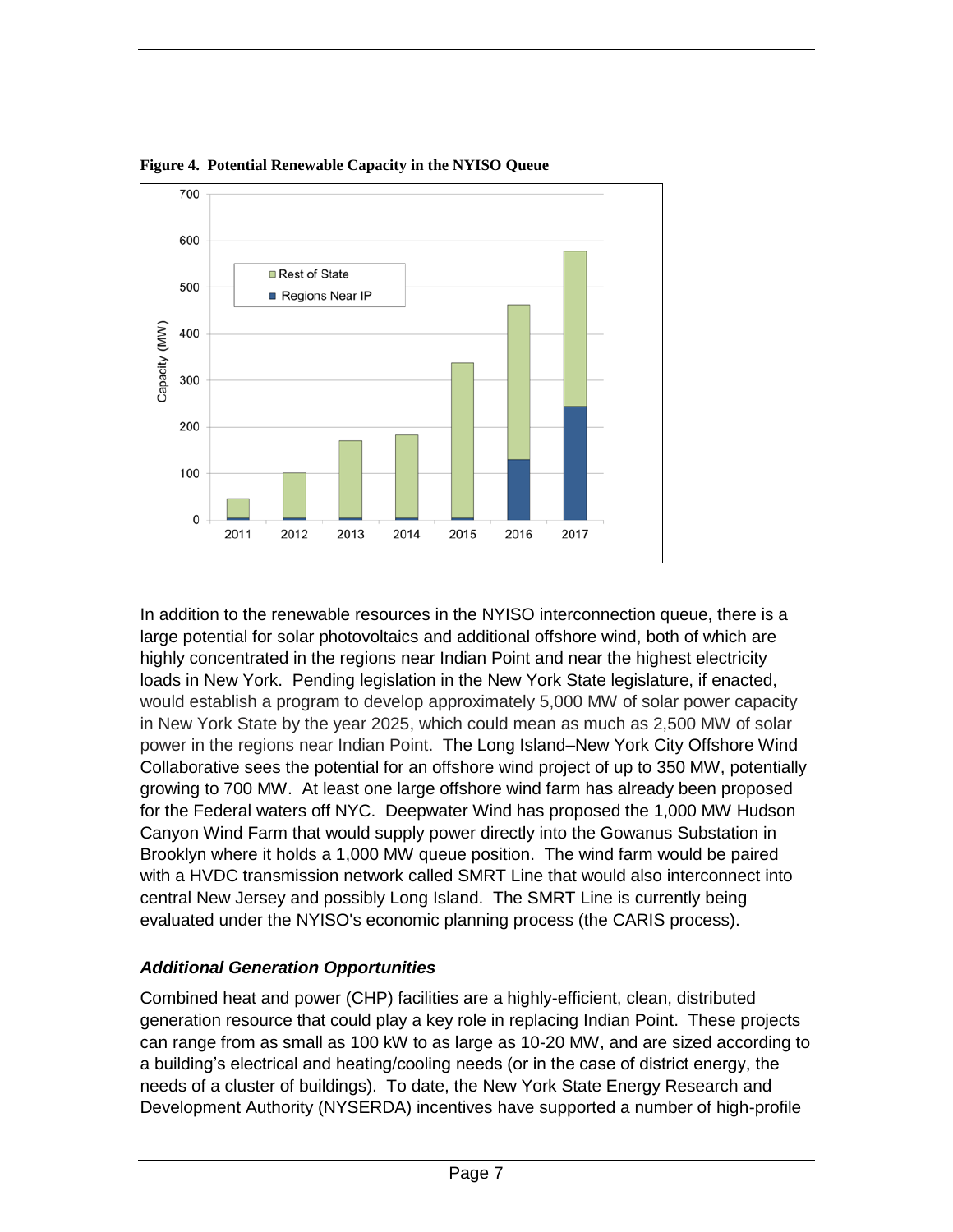CHP projects in the region near Indian Point, but the state has only begun to scratch the surface of its CHP potential. The environmental and reliability benefits of this technology are proven and well-established, leading New York City to include a goal to install 800 MW of CHP as part of its PLANYC sustainable energy strategy.

In addition, new efficient, combined-cycle gas-fired power plants with state of the art pollution controls can help meet reliability requirements in the absence of Indian Point. There are currently 4,208 MW of new gas-fired plants in the NYISO interconnection queue, not including the recently completed 550 MW Astoria II facility. The majority of this capacity, 3,908 MW, is located in the regions near Indian Point. Assuming that 50 percent of the remaining gas-fired projects come on line as scheduled, there will be1,954 MW of new natural gas capacity in the regions near Indian Point New York, nearly enough to replace Indian Point all by itself.

Repowering existing gas-fired generation plants is another available option with important environmental benefits for replacing Indian Point energy. Repowering existing gas plants involves replacing or rebuilding the existing plant with a new, more efficient combined cycle gas-fired plant, which can produce more electricity while using gas more efficiently and producing less air and water pollution. There are 230 MW of planned plant repowerings that were once in the NYISO interconnection queue but have been removed. These projects could be revisited should it become clear that Indian Point would retire, and if New York State provided incentives for Con Edison and other utilities to enter into long-term contracts with the developers of repowered generation plants.

#### <span id="page-7-0"></span>*Transmission Opportunities*

Furthermore, there are currently 8,210 MW of new transmission capacity proposed in the NYISO interconnection queue. Of these projects, 5,010 MW terminate in New York City, and 2,000 MW (West Point Transmission and NY Power Pathway) will terminate in the region where Indian Point is located. It is difficult to predict the likelihood that any one of these projects will be approved and come on-line. Nonetheless, it is safe to conclude that some of these transmission lines are likely to be developed prior to 2020 and would assist in replacing the capacity from Indian Point.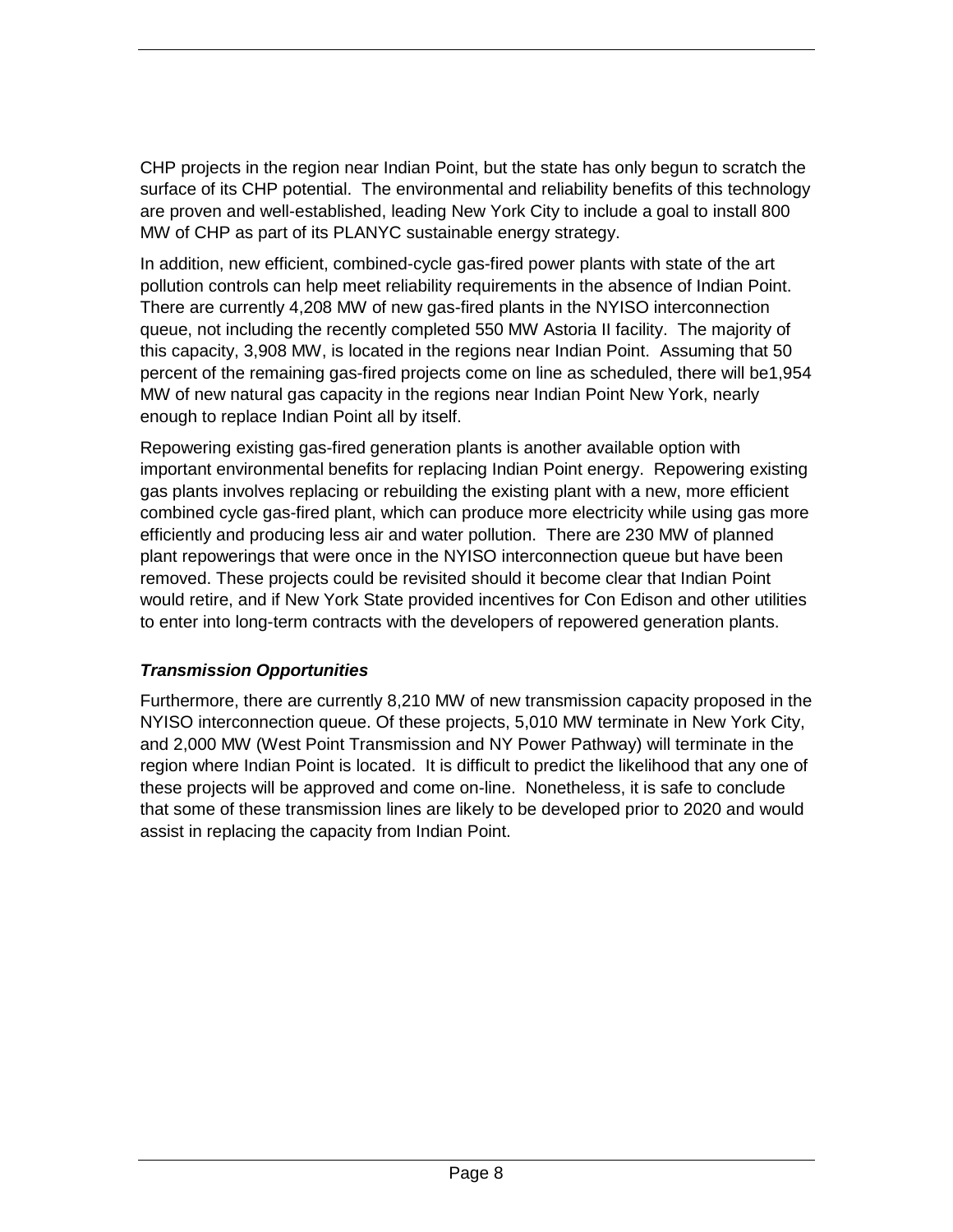| <b>Project Name</b>                | <b>Summer Capacity</b><br>(MW) | Target In-<br><b>Service Year</b> | <b>Regions Affected</b>  |
|------------------------------------|--------------------------------|-----------------------------------|--------------------------|
| Cross Hudson II                    | 800                            | 2013                              | New York City            |
| <b>Hudson Transmission</b>         | 660                            | 2013                              | <b>New York City</b>     |
| Clay HVDC                          | 2.000                          | 2014                              | Westem NY, New York City |
| Champlain Wind Link II             | 600                            | 2014                              | Westem NY State          |
| Champlain Wind Link I              | 600                            | 2014                              | Westem NY State          |
| New York Wire-Phase 1              | 550                            | 2014                              | New York City            |
| <b>West Point Transmission</b>     | 1.000                          | 2015                              | Eastern NY State         |
| <b>Transmission Developers NYC</b> | 1.000                          | 2015                              | New York City            |
| <b>NY Power Pathway</b>            | 1.000                          | 2016                              | Eastern NY State         |
| <b>Total</b>                       | 8.210                          |                                   |                          |

|  |  |  | Table 1. Transmission Projects in the NYISO Interconnection Queue |
|--|--|--|-------------------------------------------------------------------|
|  |  |  |                                                                   |

# <span id="page-8-0"></span>**4. The Costs of Replacing Indian Point are Likely to be Modest**

The ultimate cost of replacing Indian Point will depend upon the choices that are made by policymakers in selecting the portfolio of replacement resources.

Other studies of Indian Point replacement options – for example the Charles River Associates study – typically overstate the likely costs of replacing power from Indian Point, by presenting a limited set of replacement options. They typically include a very limited amount of energy efficiency resources as replacement options.

Energy efficiency will help significantly reduce replacement power costs both by reducing the wholesale prices of energy and capacity, and by reducing customer bills. In addition, new renewable resources will help lower the cost of replacement power, to the extent that they are required anyway to comply with the state's renewable portfolio standard.

Figure 6 presents a summary of the energy efficiency and renewable resources that are available to replace Indian Point, based on our analysis above. It demonstrates that there is clearly enough efficiency and renewable resources available to replace Indian Point – if New York policymakers decide to pursue those options.